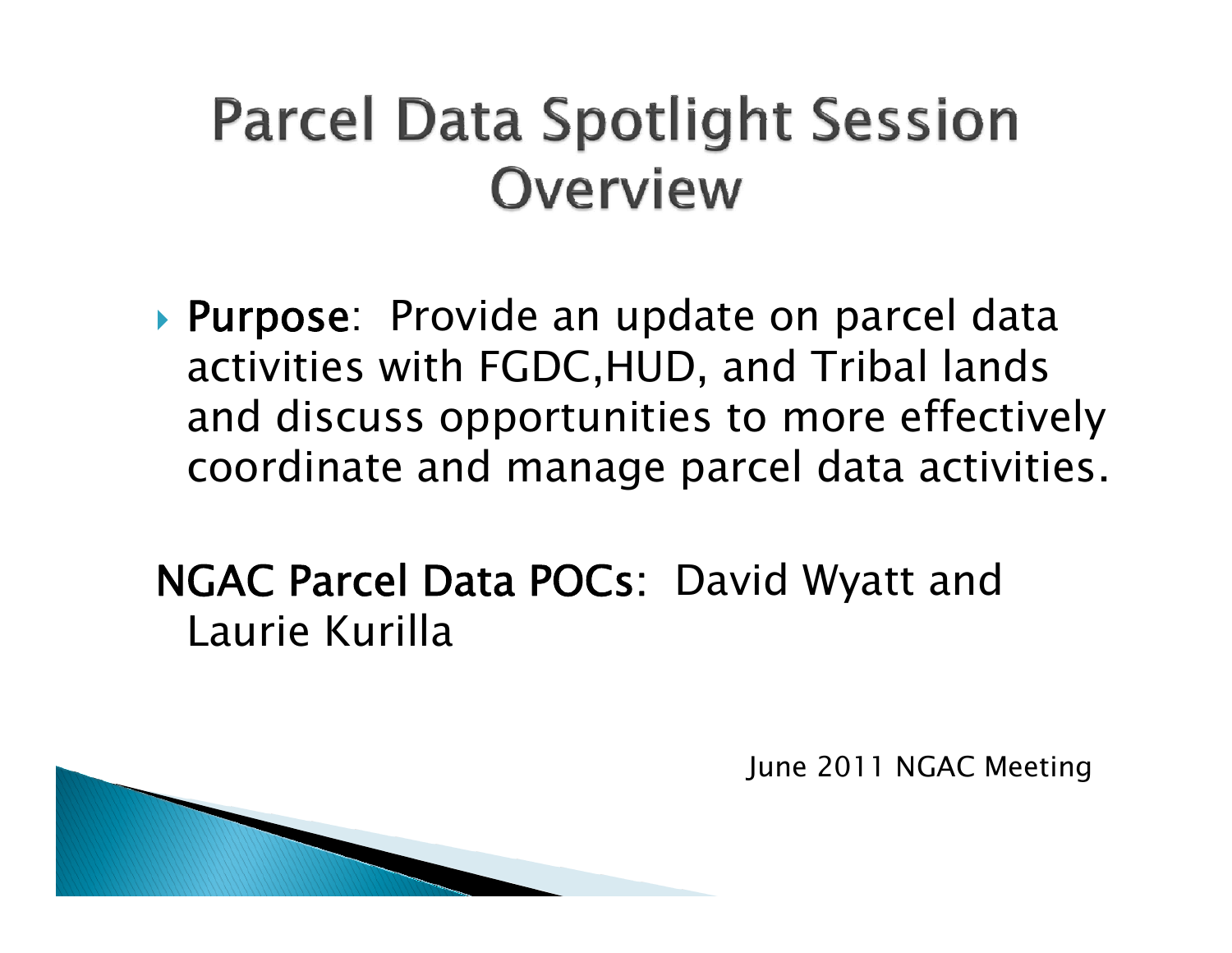# **Parcel Spotlight Presenters**

#### 1.FGDC Cadastral SubCommittee Activities:

- x Don Buhler, Bureau of Land Management
- Jon Sperling, Dept of Housing and Urban Development

### 2. Tribal Land Records Activities:

- Richard Moore, Office of the Asst Secretary for Indian Affairs (DOI)
- David Wyatt, Eastern Bank of Cherokee Indians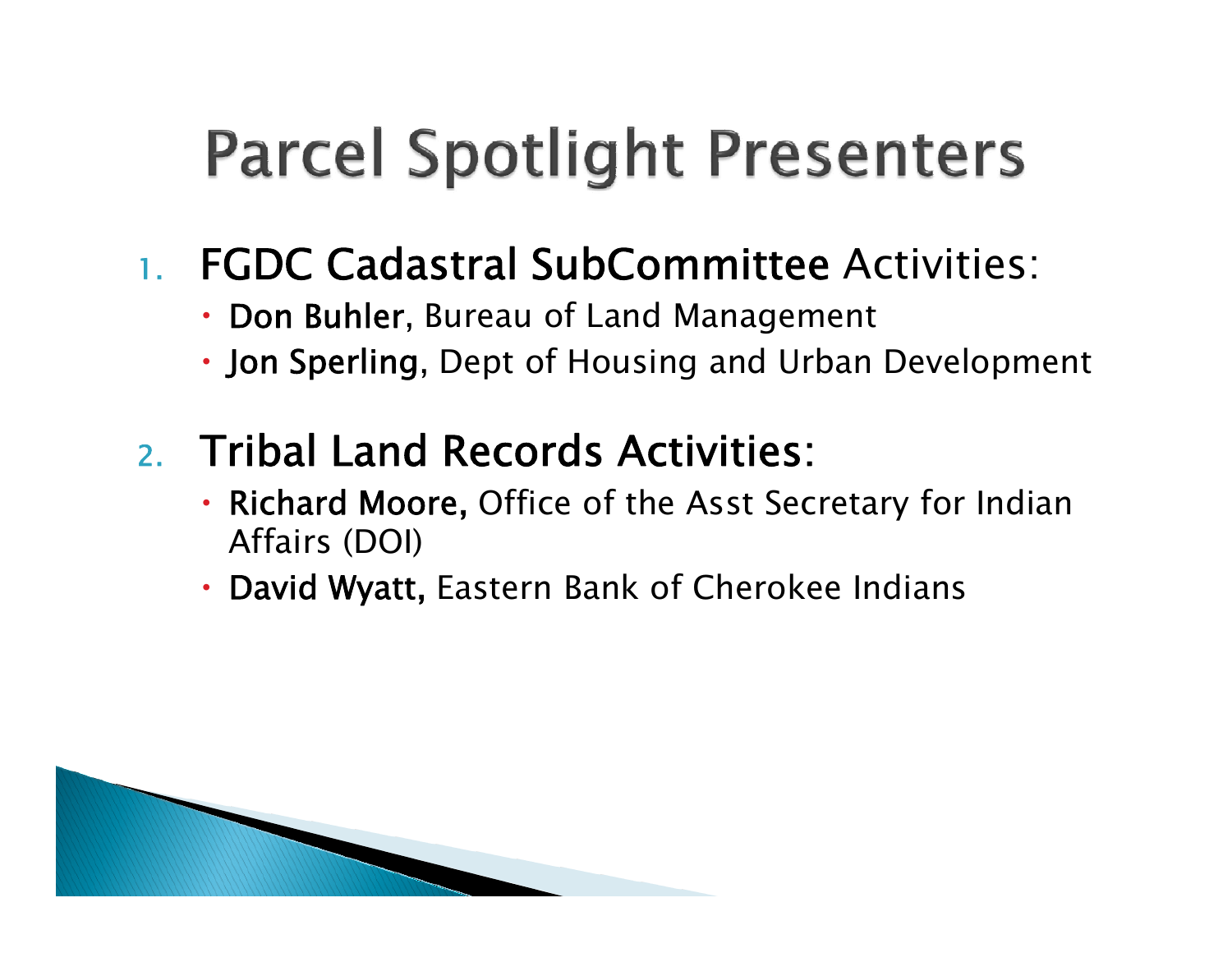## **Parcels**

Land parcel databases, which are also known as cadastres, describe the rights, interests, and value of property.

. Ownership of land parcels is an<br>important part of the financial, legal,<br>and real estate systems of a society.<br>Clear private ownership of land<br>allows entrepreneurs to launch<br>successful businesses by borrowing<br>against thei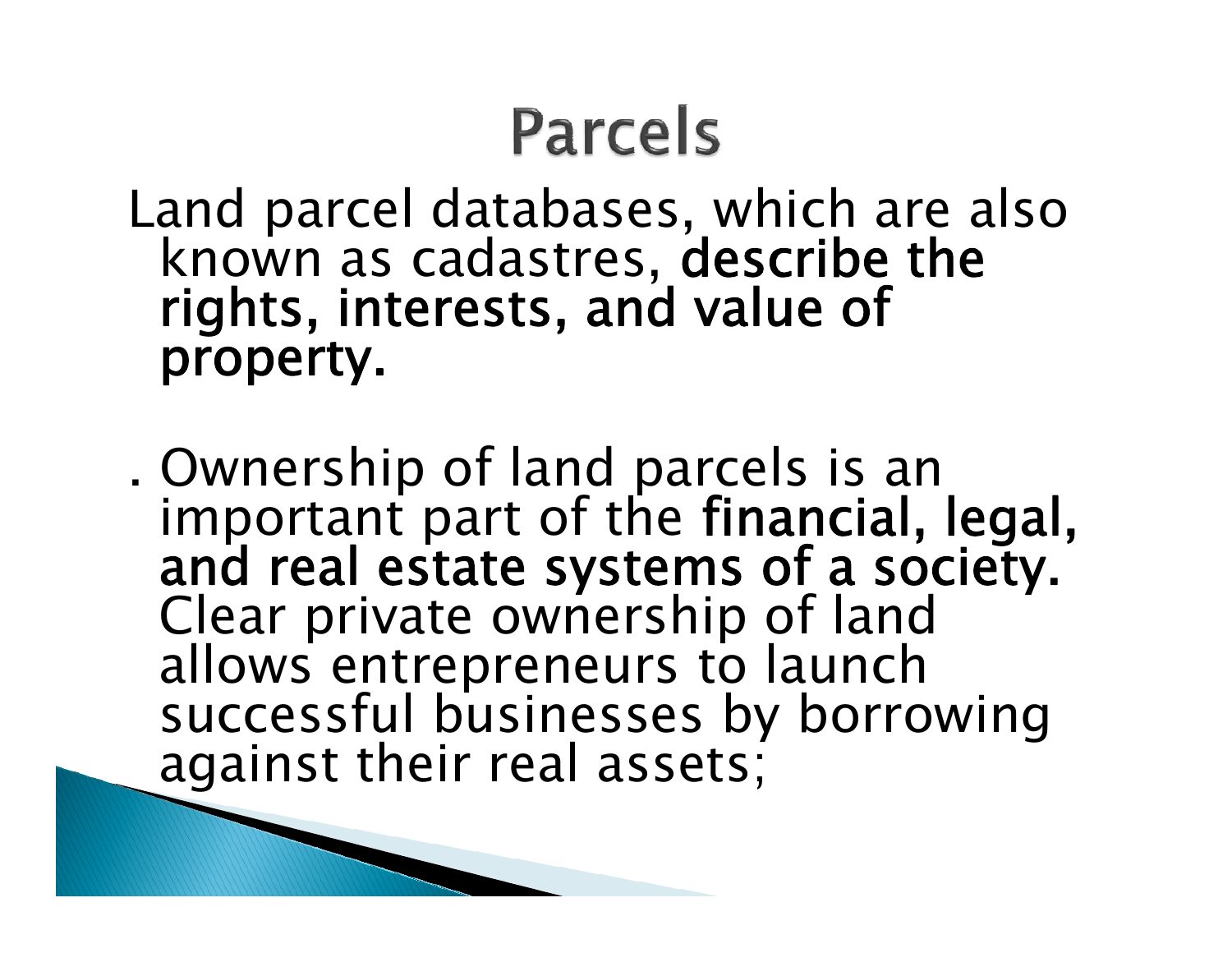### **Parcels** continued

The aggregate set of land parcels represents the distribution of the real property assets of a community and its ownership, forms the basis for all land use and zoning decisions, and represents the location of residences, businesses, and public lands. In other words, almost every aspect of government and business can be associated with a land parcel.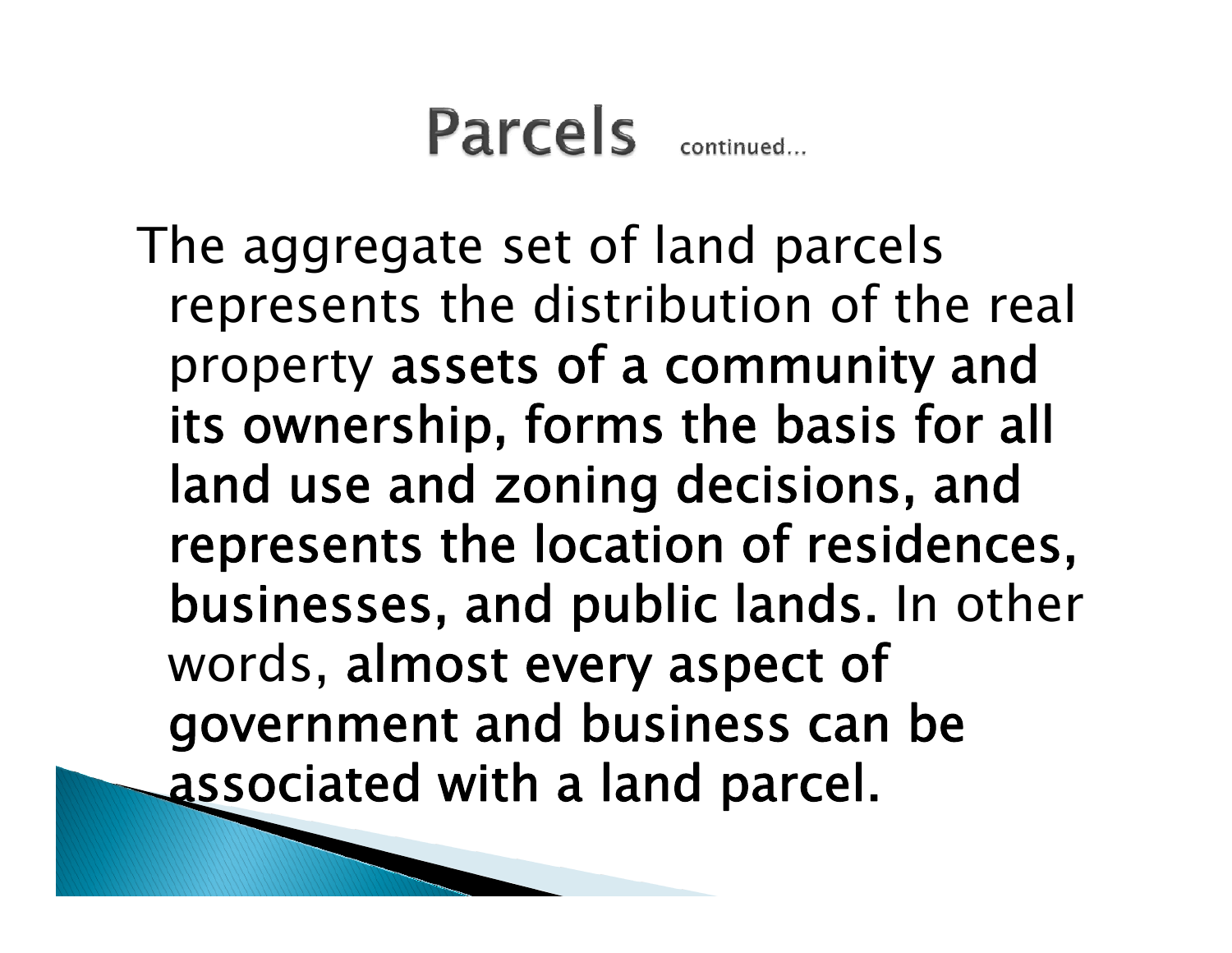### Parcels continued...

**MARKET** 

- $\blacktriangleright$  Land ownership has been critical to the economic and philosophical development of this country.
- ` All individual freedoms tie back to individual property rights.
- $\blacktriangleright$  The right to vote in the United States was originally restricted to those who owned property and, it was felt, had a stake in the government.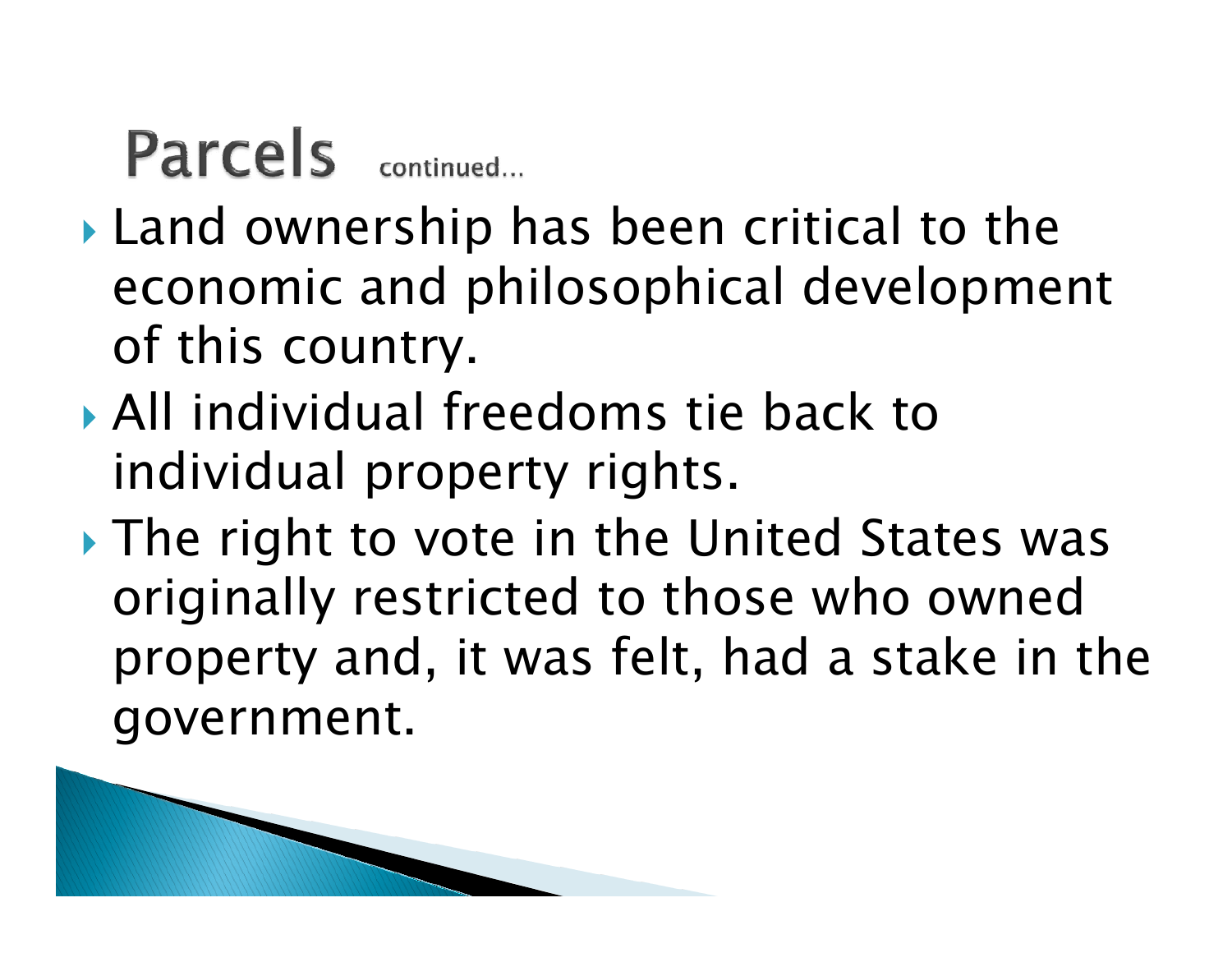### Nine Parcel-Related Recommendations from NRC in 2008

- 1. A panel should decide whether the Bureau of Land Management can be the lead federal agency.
- 2. The Federal Geographic Data Committee should consider the parcel as a basic resource for various OMB A-16 mandated data themes.
- 3. A Federal Land Parcel Coordinator should be empowered to develop and maintain a single<br>database of land parcels owned or managed by<br>the federal government.
- 4. A National Land Parcel Coordinator should be established to develop and oversee a land parcel data business plan for the nation including federal, local, state, and tribal partners.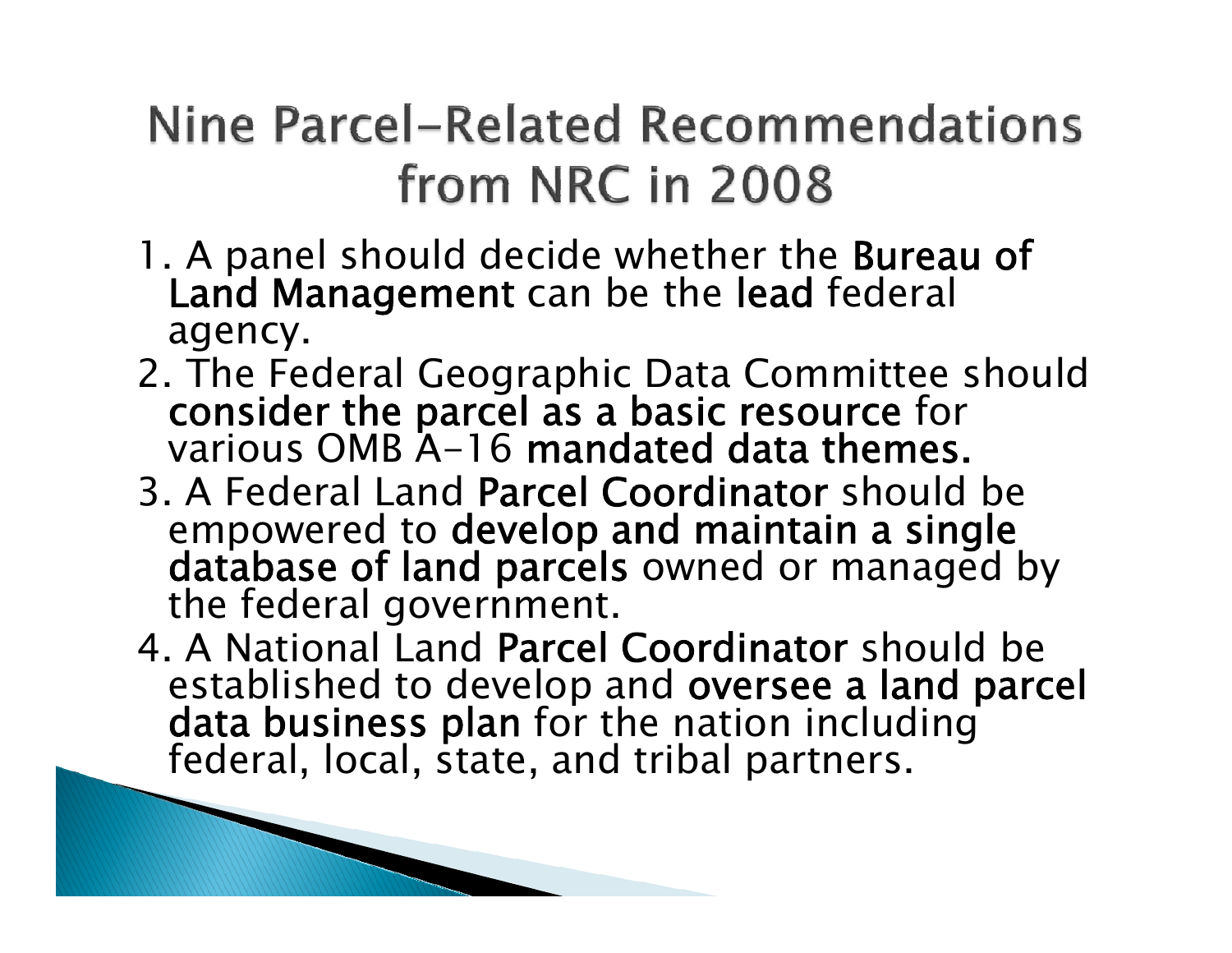- 5. An Indian Lands Parcel Coordinator should be established by the Office of Special Trustee for Tribal Lands.
- 6. Congress and the Census Bureau should explore modifying Title 13 so that building addresses and coordinates can be made public.
- 7. State Coordinators should be established in each state to develop plans and relationships with local government.
- 8. The National Land Parcel Coordinator should develop an intergovernmental funding program for the development and<br>maintenance of parcel data, including incentives to participate<br>for those counties with fully-developed systems and financial<br>support for those who do not.
- 9. Local government is expected to put into the public domain<br>both parcel geometry and a very limited set of attributes. This<br>should become a minimum requirement to receive federal<br>funds directly associated with property,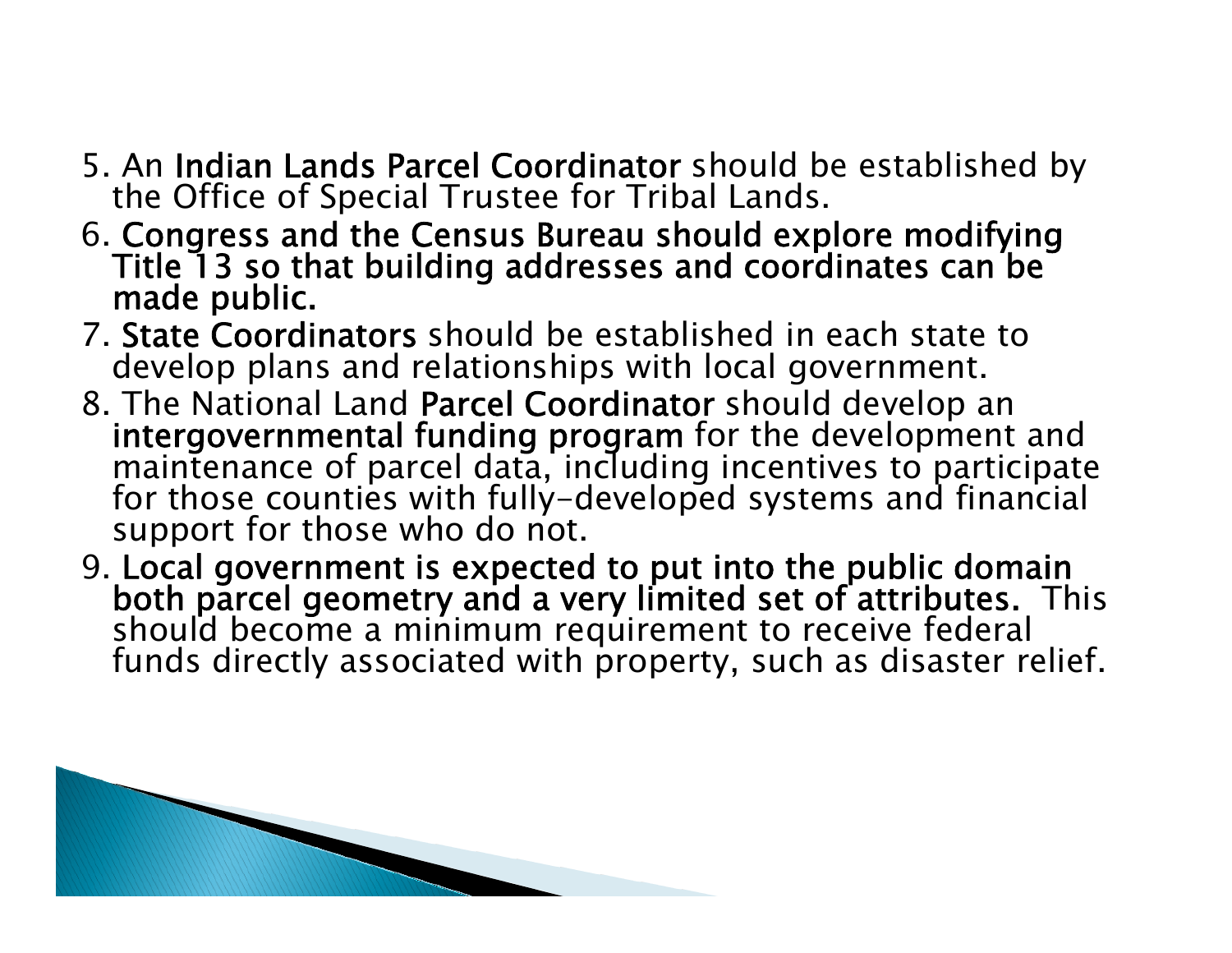### **Title 13 Recommendation Details**

**RECOMMENDATION 6. Congress and the Bureau** of the Census should explore potential policy options, including modifications to Title 13, that would allow its digital data on building addresses and their geographical coordinates to be placed in the public domain while also maintaining important privacy protections. If publicly available, these street addresses and coordinates could be used to assist in the development of parcel data in areas where parcel data sets do not exist

 $\blacktriangleright$